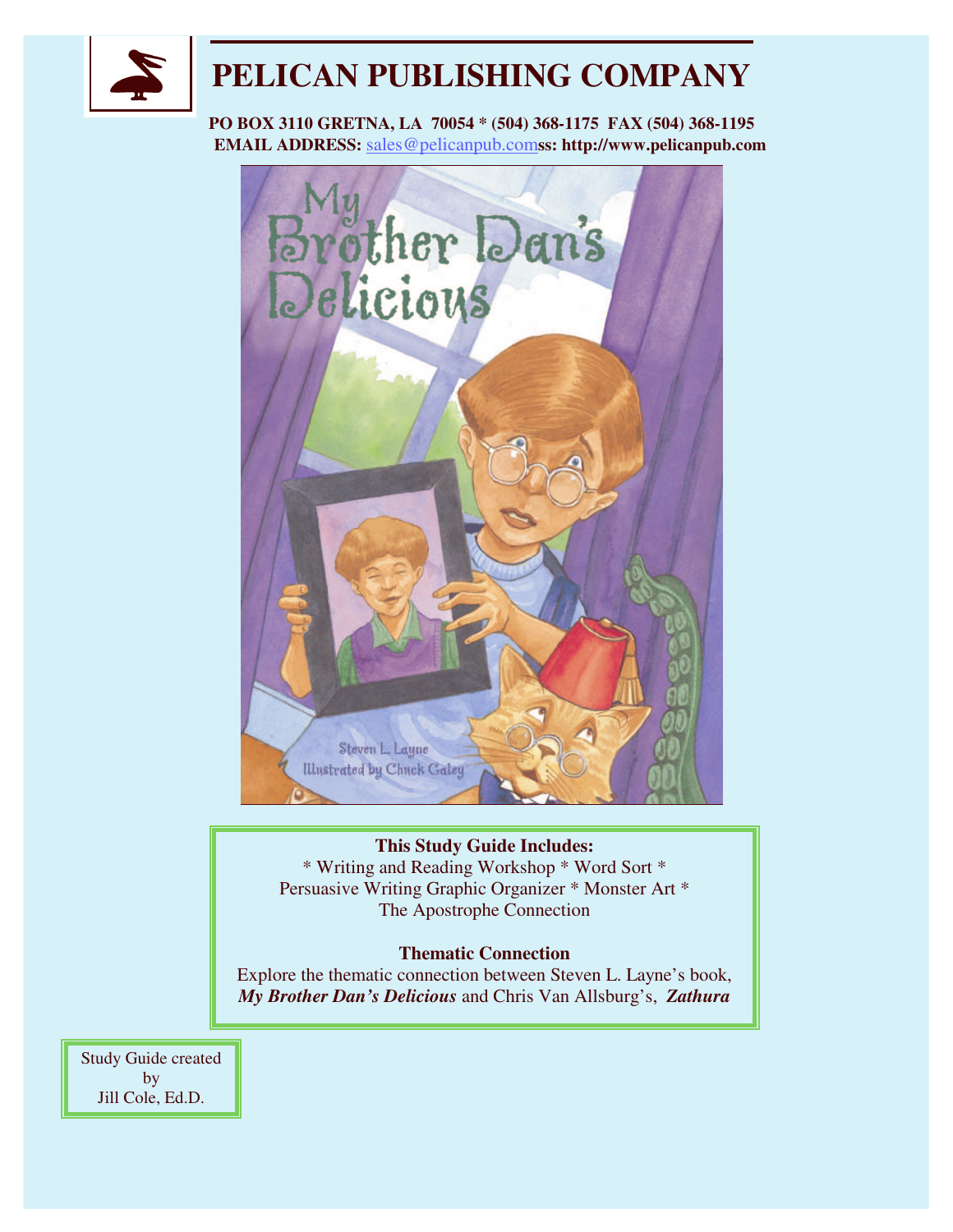



- 1. Joey's mom writes him a note that gives him important information. You can also write notes to say "Thank You" or "Happy Birthday" or "Get Well" or simply "I'm Thinking of You." Write a note to someone and mail it.
- 2. Joey says that when he was  $8\frac{1}{2}$  life throws him a "curve." What does that mean? Write about a time when life threw you a curve. How did the situation work out?
- 3. What would you say to one of your friends who believed in monsters? What would you do to make him or her feel calm and safe?
- 4. Do you believe in monsters? Draw a line down the center of a piece of paper. Write YES at the top of one side and NO at the top of the other side. List reasons under each side that support that point of view. Review the evidence and express your opinion on the question.
- 5. At the end of My Brother Dan's Delicious, Joey tells us that his brother Dan is a hero. Do you have a hero? Tell about him or her. Make a list of some things you could do to become a hero for someone else.

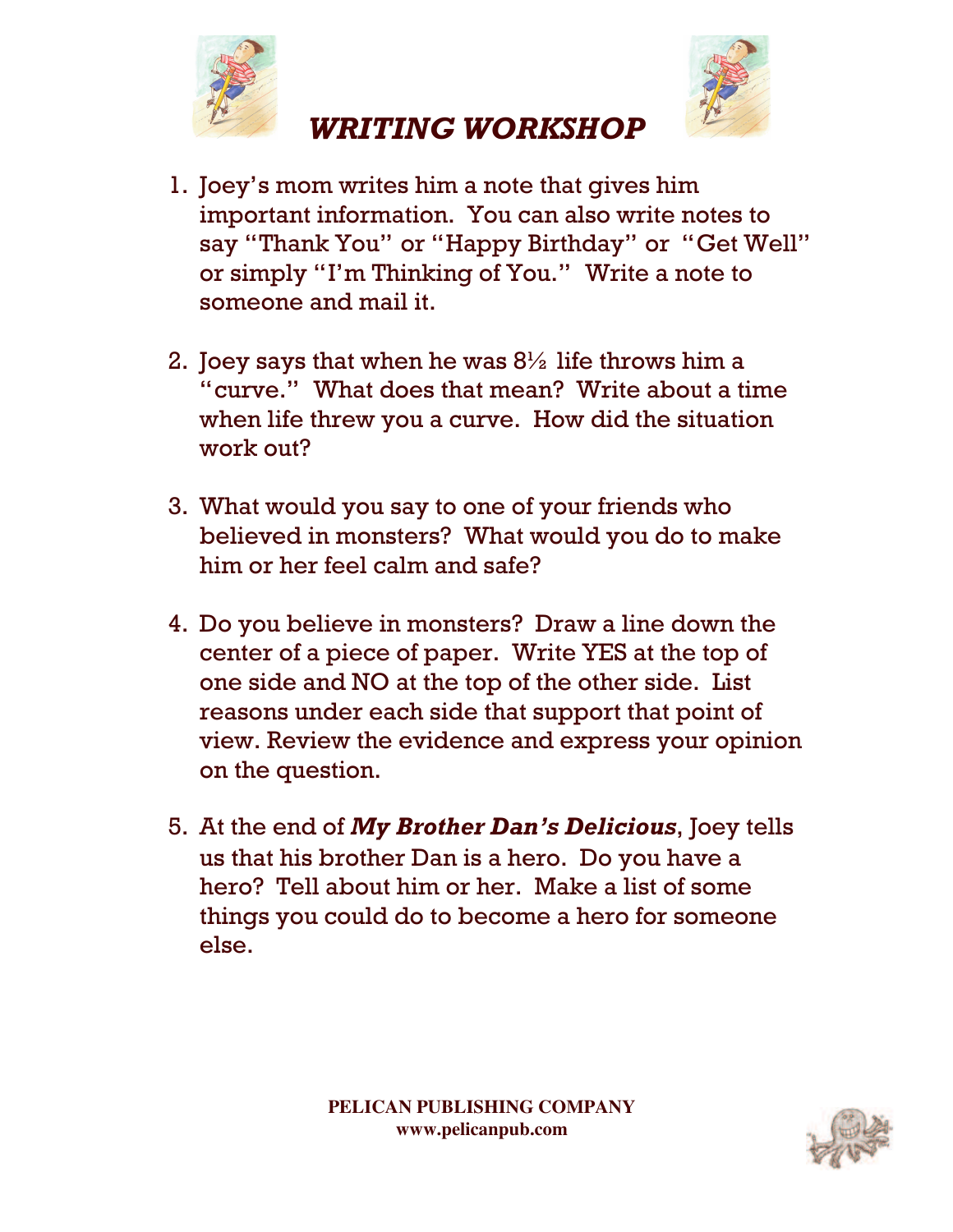# **READING WORKSHOP 1**

Even though the monster in My Brother Dan's **Delicious** turns out to be in Joey's imagination, it still plays an important role in the book. Find lots of books about monsters. Get together with some friends and compare the books.

- What do all the monsters look like?
- What are some common characteristics of all of the monsters?
- List the things the monsters do in each book.
- What kind of voice do you think each monster  $has?$
- Rank the monsters from gentlest to scariest.
- Describe each monster's personality.
- Draw your favorite monster and write a story about his or her adventures.

#### A Collection of Monster Books: **Beast** by Susan Meddaugh



My Mama Says There Aren't Any Zombies, **Ghosts, Vampires, Creatures, Demons,** Monsters, Fiends, Goblins, or Things by **Iudith Viorst Shrek** by William Steig There's a Nightmare in My Closet by Mercer Mayer There's Something in My Attic by Mercer Mayer **Where the Wild Things Are** by Maurice Sendak

PELICAN PUBLISHING COMPANY www.pelicanpub.com

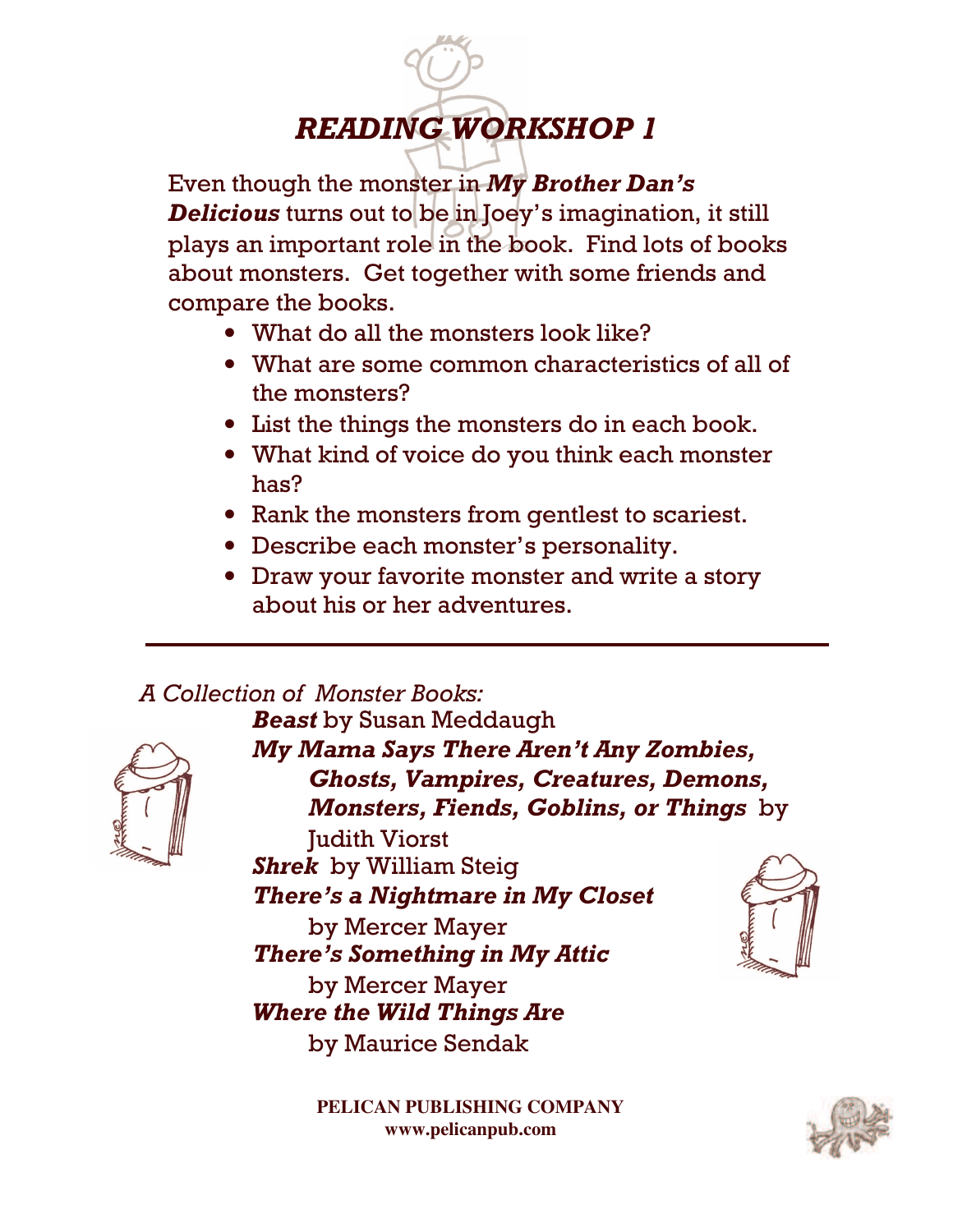

# **READING WORKSHOP 2**



Do you think Dan would really have tasted delicious to a monster? Find lots of books about kinds of food YOU think are delicious. Get together with some friends and compare the books.

- Which are fiction and which are nonfiction?
- Write a list of all the foods mentioned in the books. How many did you find?
- Who does the eating in each book?
- Do any of the books make you hungry?
- 
- Why is food important in each book?
- Rank the foods starting with your favorite and ending with your least favorite. Compare your list with those of your friends.



• Write a story about a "Magic Meal" of your favorite foods

A Collection of Books About Food:

**Blueberries for Sal** by Robert McCloskey The Doorbell Rang by Pat Hutchins The Pizza Book by Stephen Krensky, Illustrated by R.W. Alley The Popcorn Book by Tomie de Paola **Possum Magic** by Mem Fox **Reece's Pieces Count by Fives** by Jerry Pallotta, **Illustrated by Rob Bolster** The Spider and the Fly by Tony DiTerlizzi Strega Nona by Tomie de Paola **Thunder Cake** by Patricia Polacco

> PELICAN PUBLISHING COMPANY www.pelicanpub.com

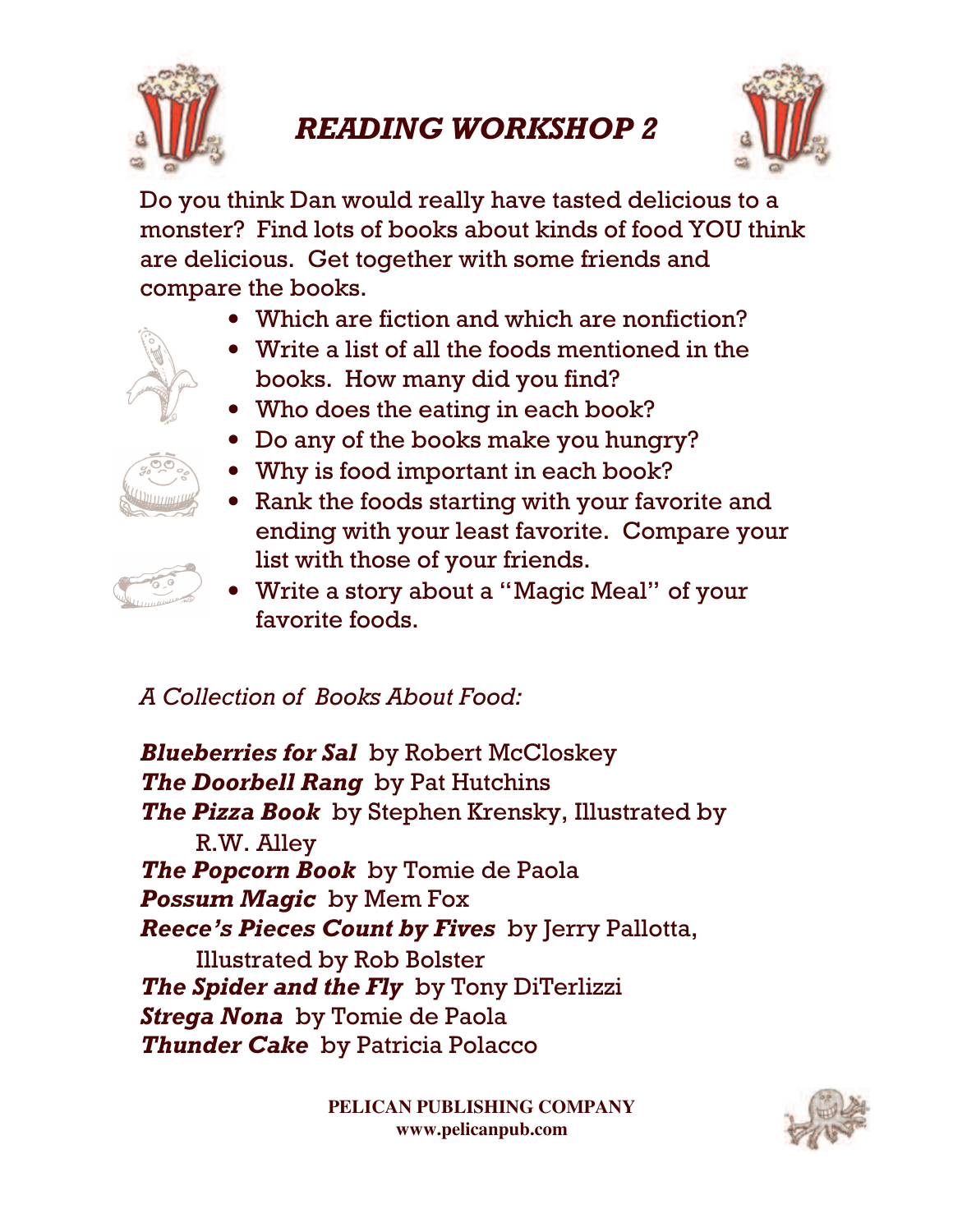# **The Apostrophe Connection**

Notice the apostrophe in the title of Steven Layne's book: **My Brother Dan's Delicious.** 

What does that apostrophe mean?

Complete these sentences. Don't forget to make your sentences creative or crazy!

Sample: The unexpected note's hanging willy-nilly on the <u>door.</u>

| The mouthwatering meal's |
|--------------------------|

PELICAN PUBLISHING COMPANY www.pelicanpub.com

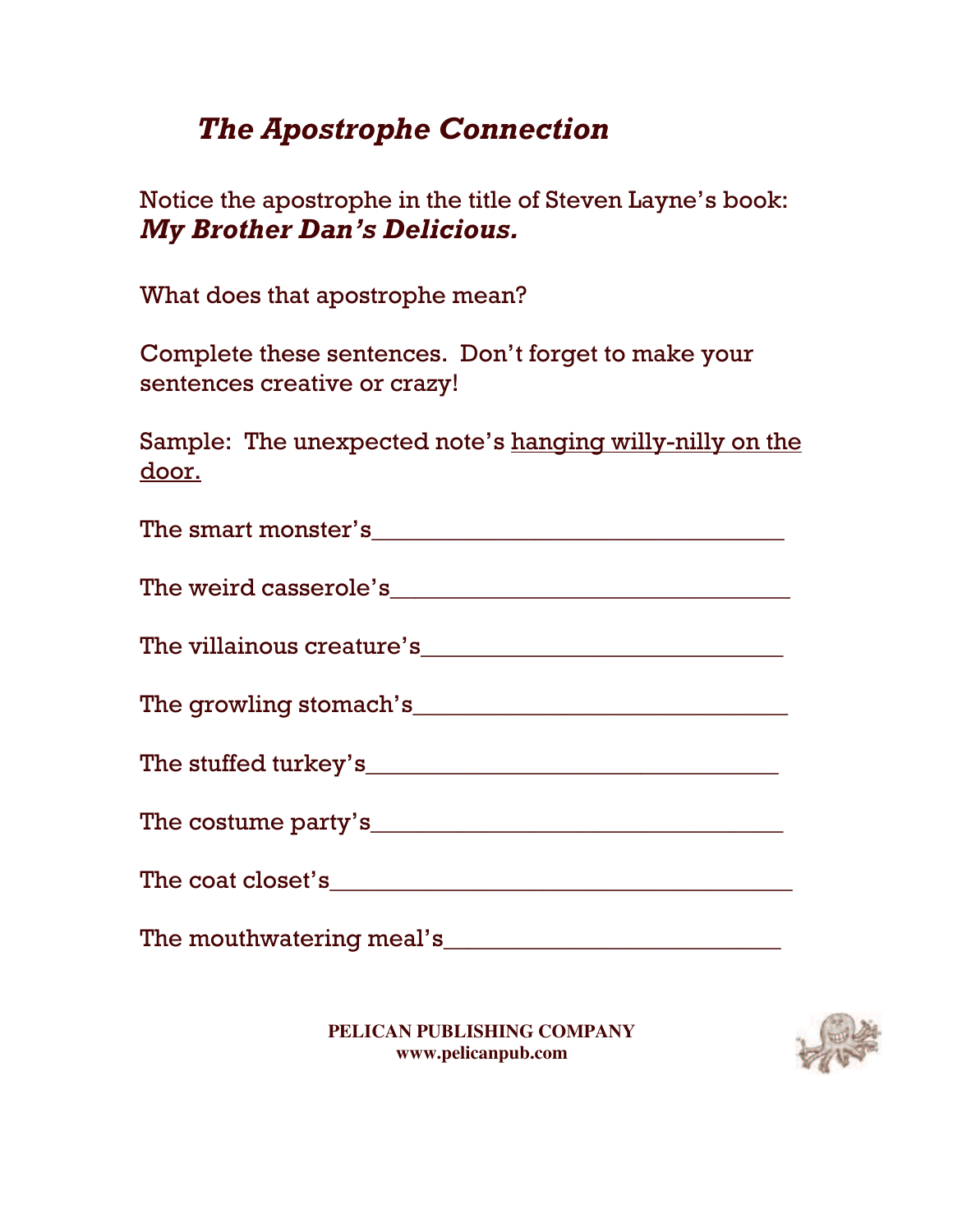# Sort It Out

Cut out the following words to make a set of cards. Sort the words into two groups. How did you decide on these two categories? Did you have any "oddballs" that don't fit your categories? What categories did your friends have? How about your teacher?

| Weird            | Appetizer        | Innocent          |
|------------------|------------------|-------------------|
| Crust            | <b>Pot Roast</b> | <b>Creatures</b>  |
| Pan-fried        | <b>Saliva</b>    | Dinner            |
| Monster          | Appetizing       | Bedroom           |
| <b>Delicious</b> | <b>Banquet</b>   | <b>Basement</b>   |
| Sibling          | Divine           | Turkey            |
| Magnificent      | Delectable       | <b>Messages</b>   |
| <b>Broccoli</b>  | Delightful       | <b>King-Sized</b> |

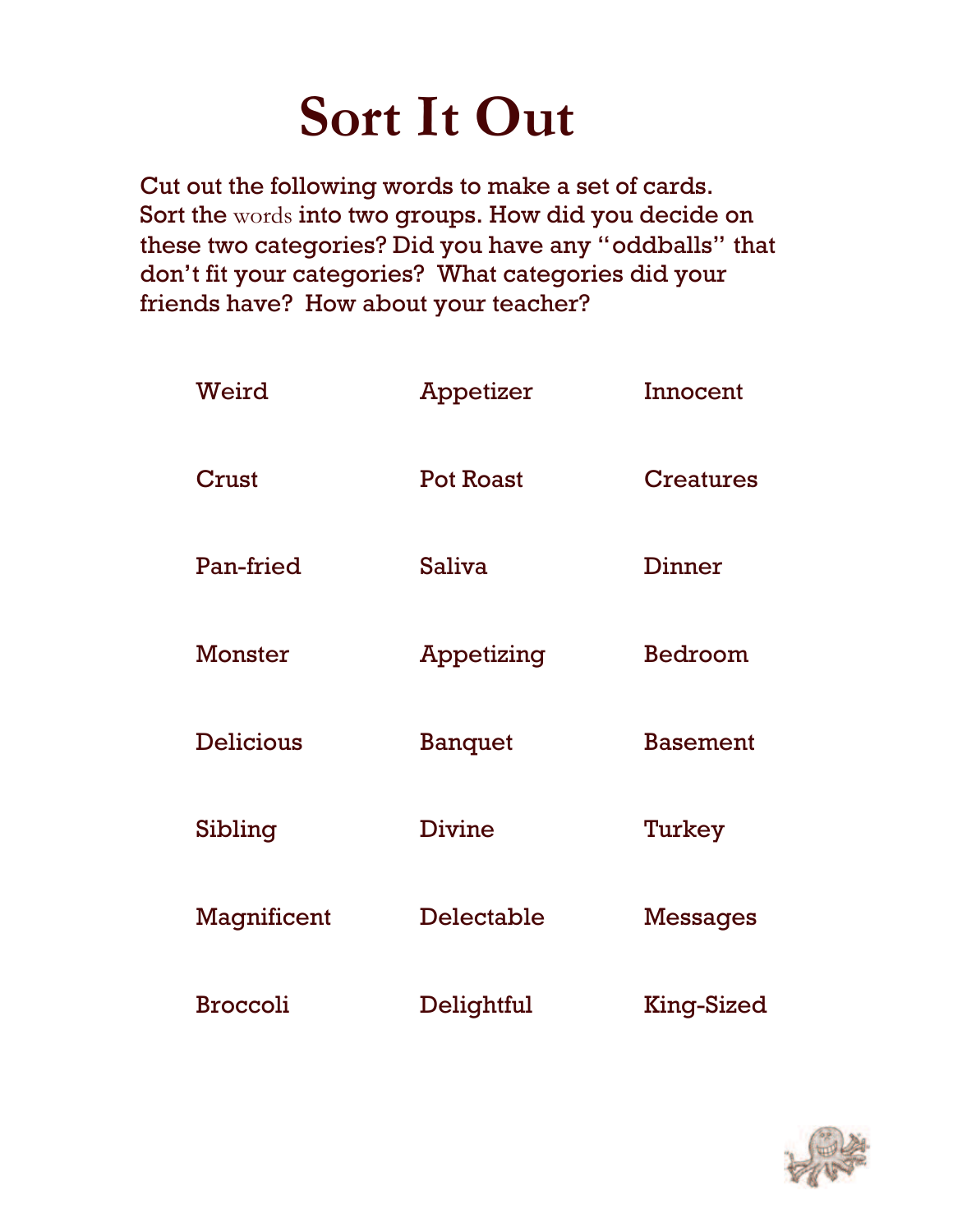

Look through My Brother Dan's Delicious and find as many monsters as you can on each page. They are hiding everywhere! How many did you find in all? How do they look each time -- the same or different?

Draw the complete monster you think the illustrator, Chuck Galey, had in mind.

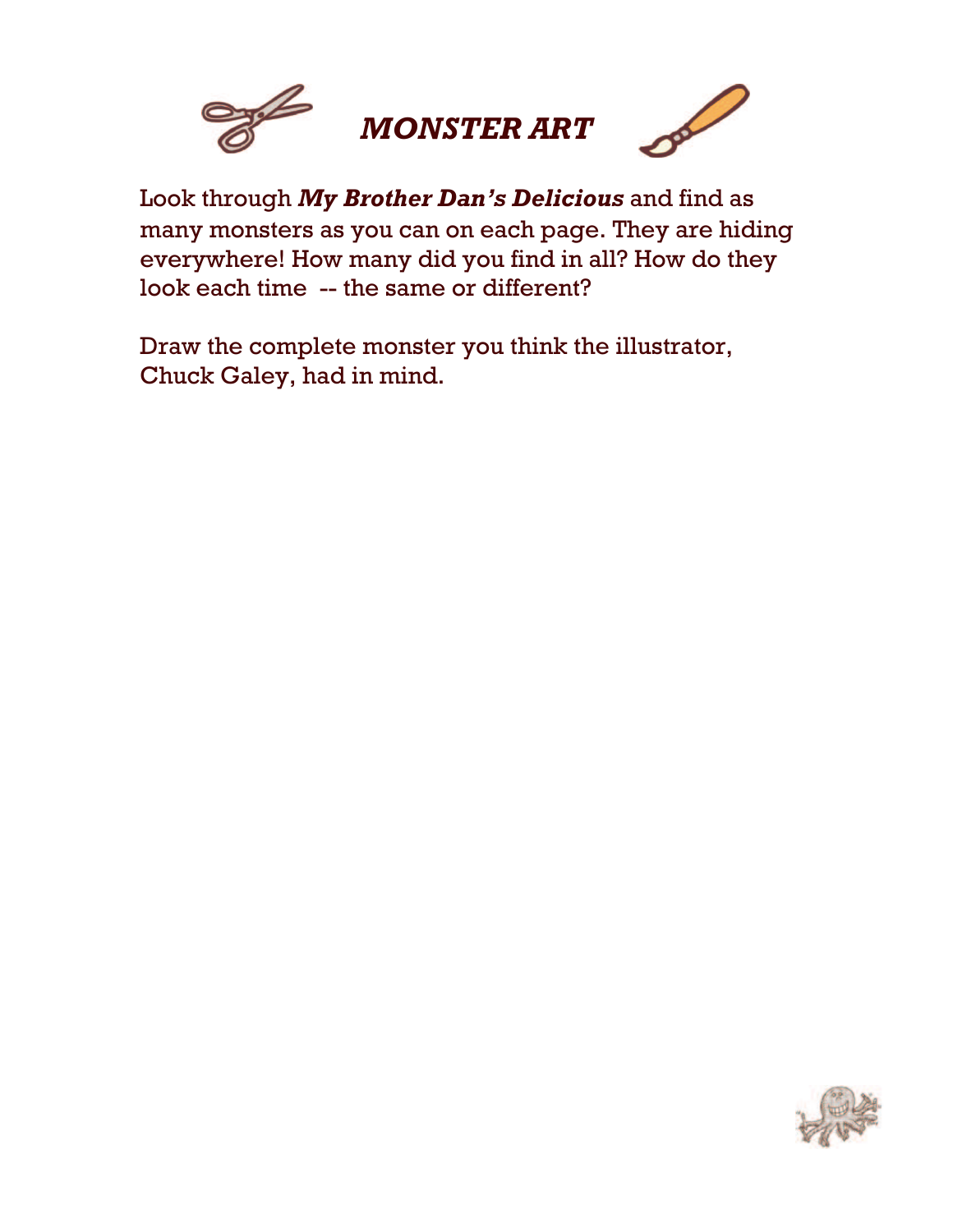### Now draw your own picture of a monster that would scare even YOU!



Find the page in the book that you think is the funniest. Share it with a friend and talk about what's humorous about the illustration and what's humorous about the text.

Find one sentence in the book that you think is the funniest and write it here.

Why is it funny? Explain.

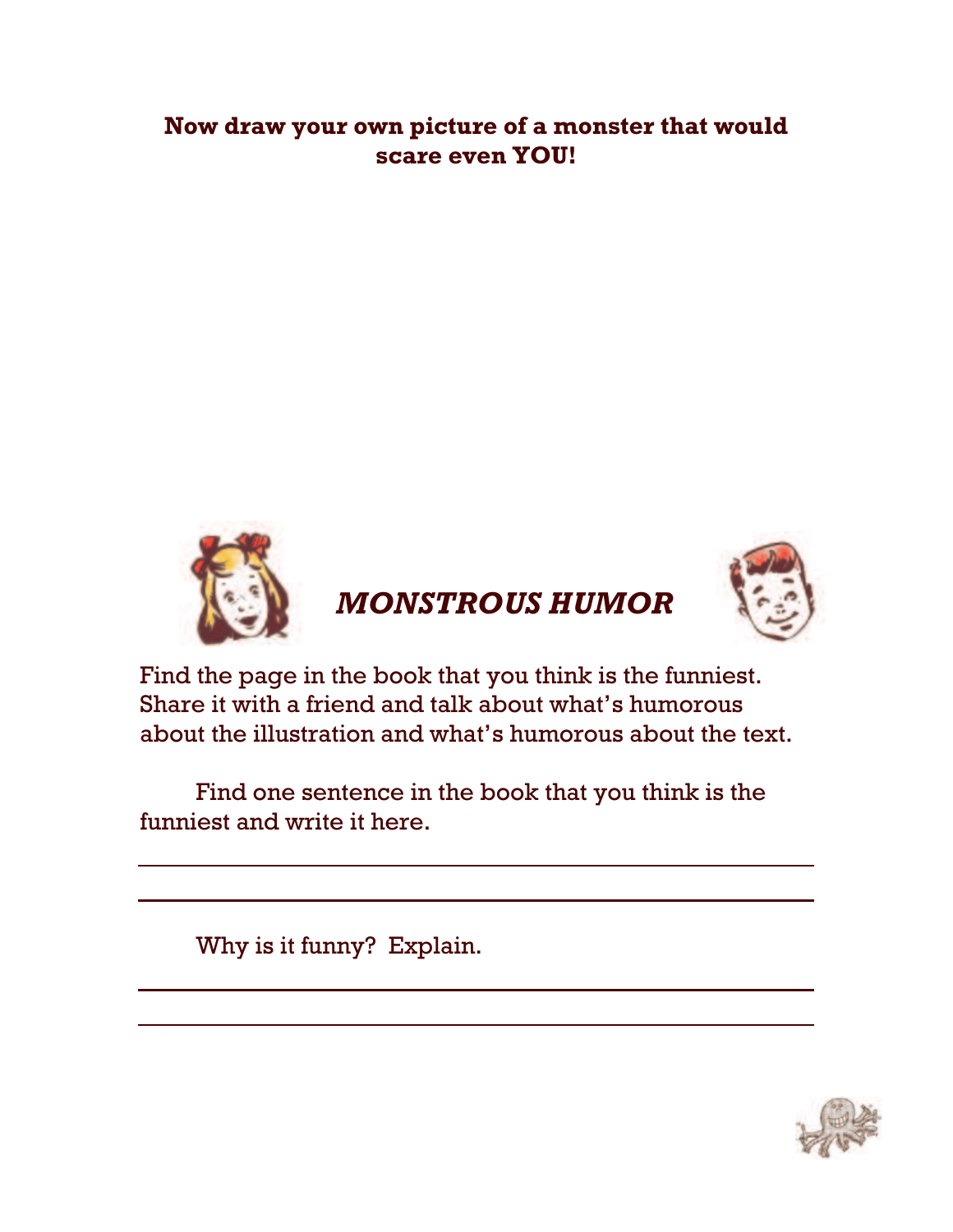# **THE THESAURUS**

A thesaurus is a book of synonyms, or words that have the same meaning. It is usually in dictionary form. For example, you can look up the word  $run$  and find many other words that mean the same thing as run.

A thesaurus is a wonderful tool for authors. An author can use it to find many creative words to put in his or her writing. You can find interesting words in the thesaurus, too!

Look on page 30 of My Brother Dan's Delicious. Write down all the words on that page that mean the same as *delicious*. Now look in a thesaurus and find some more. How many did you find in all? Can you use some of them in your writing?

#### **THEMATIC CONNECTION**

**A theme is a big idea developed in a story.** *My Brother Dan's Delicious* **contains the theme of brotherly antagonism changing to brotherly warmth. Another book with a similar theme is** *Zathura***, the sequel to** *Jumanji* **by Chris Van Allsburg**. **Read both books and compare and contrast. Why do the brothers' feelings change in each book?**

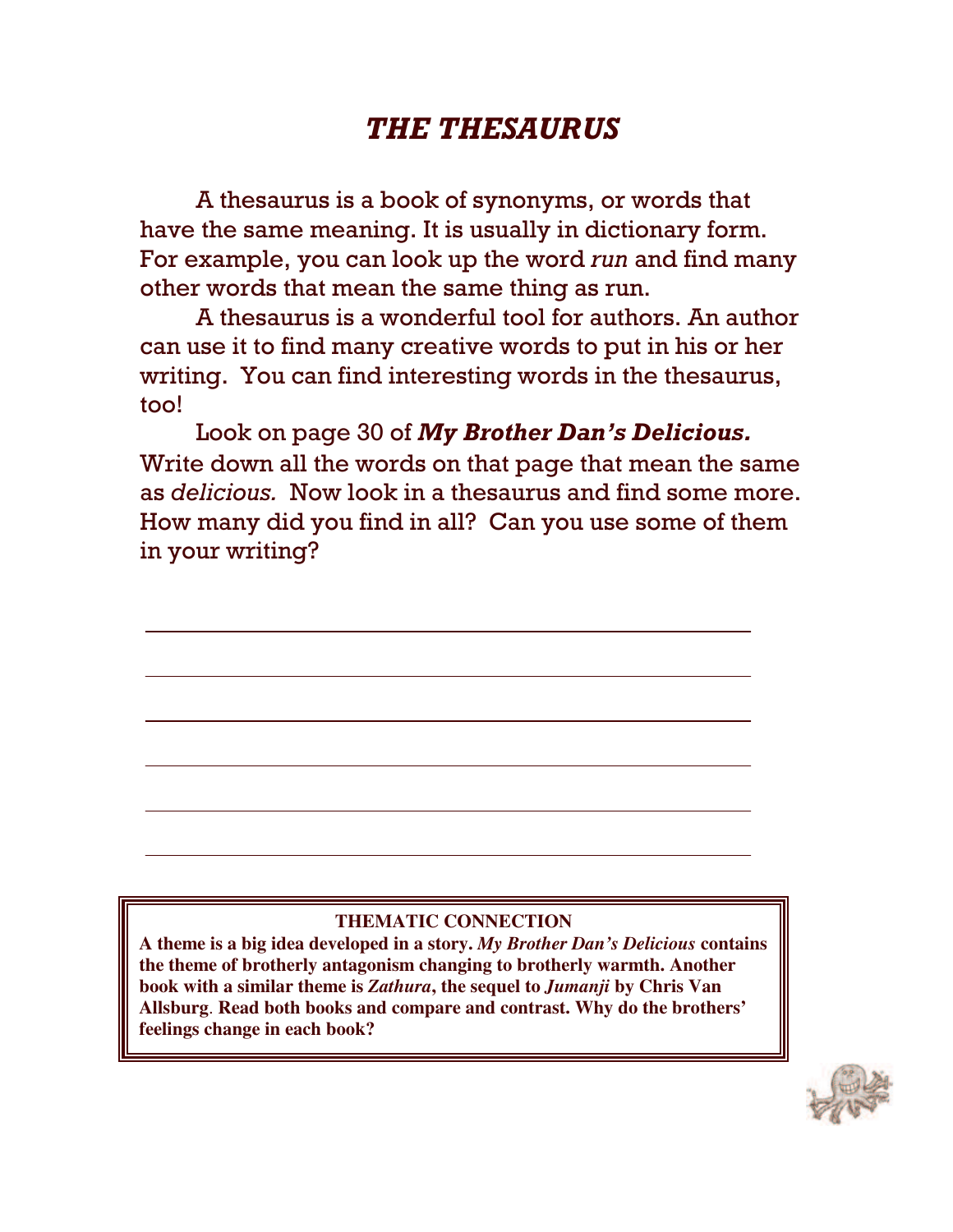# **My Brother Dan's Delicious**

By Steven L. Layne **Illustrated by Chuck Galey** 

#### **Graphic Organizer: Fill-in-the-Blank**

#### **PERSUASIVE OUTLINE**

**REASON#1** 

**REASON #2** 

#### **More Food**

 $\star$ 

\* Dan eats all his vegetables.

Persuasive Quote:

**Persuasive Quote:** 

"A monster who planned well could probably get at least three good meals out of Dan."

"He's like a Thanksgiving turkey already stuffed for the Platter."

# **PERSUASIVE POSITION**

My brother Dan would make a better meal than I would.

#### **REASON#3**

**REASON #4** 

**Easy to Capture** 

## **Exceptional Taste**

\*Joey speaks from experience.

**Persuasive Quote:** 

"I can simply tell Dan it's a costume party and dress him as a pot roast."

 $\star$ 

**Persuasive Quote:** 

<u>a</u> <u>d</u>e en la provincia de la provincia de la provincia de la provincia de la provincia de la provincia de la provincia de la provincia de la provincia de la provincia de la provincia de la provincia de la provincia de la

 $\overline{\phantom{a}}$  , and the contract of the contract of the contract of  $\overline{\phantom{a}}$  ,  $\overline{\phantom{a}}$  ,  $\overline{\phantom{a}}$  ,  $\overline{\phantom{a}}$  ,  $\overline{\phantom{a}}$  ,  $\overline{\phantom{a}}$  ,  $\overline{\phantom{a}}$  ,  $\overline{\phantom{a}}$  ,  $\overline{\phantom{a}}$  ,  $\overline{\phantom{a}}$  ,  $\overline{\phantom{a}}$  ,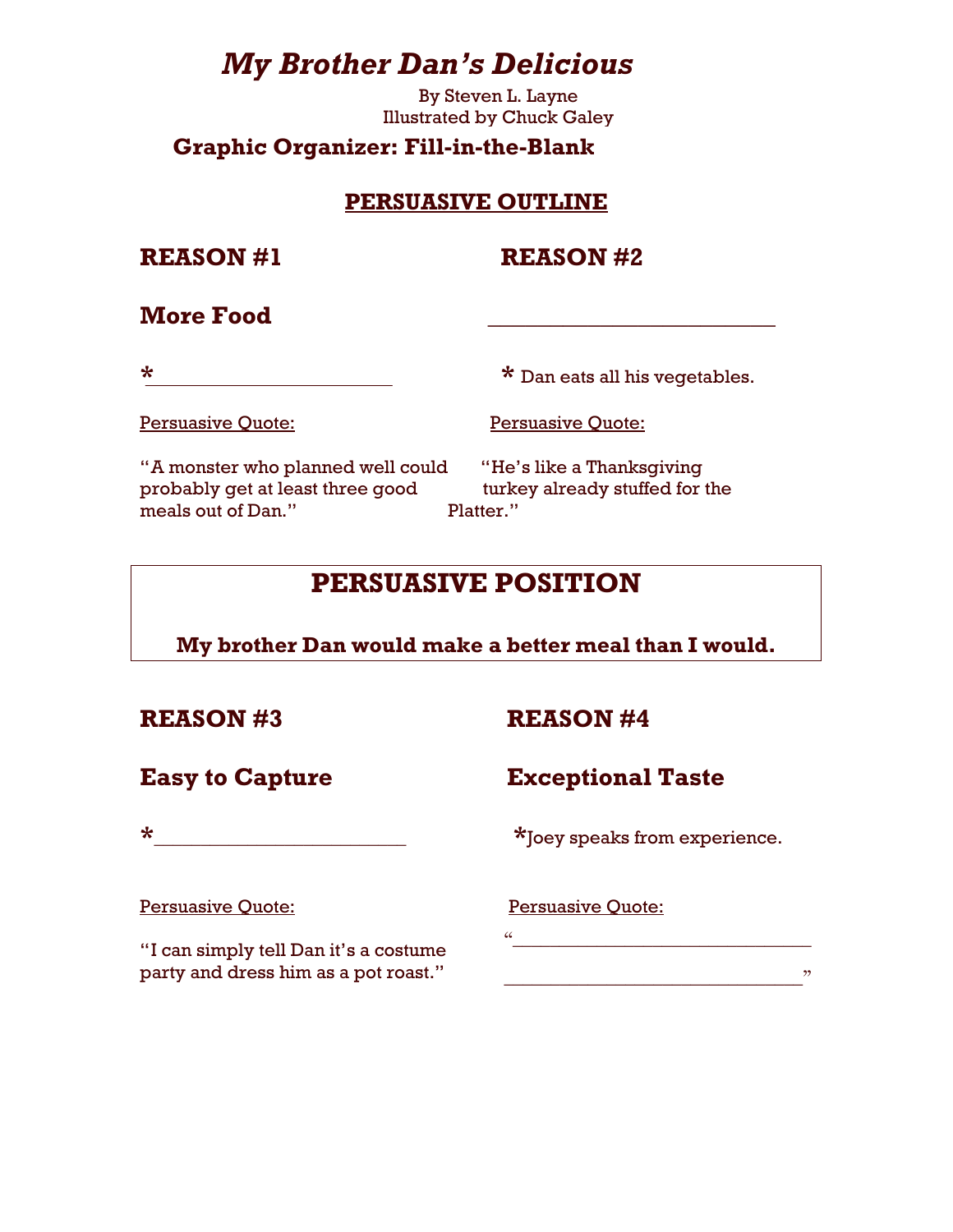# **My Brother Dan's Delicious**

By Steven L. Layne **Illustrated by Chuck Galey** 

#### **GRAPHIC ORGANIZER - Teacher's Key**

#### **PERSUASIVE OUTLINE**

#### **REASON #1**

### **REASON #2**

#### **More Food**

#### **Quality Meal**

\*Dan is bigger.

\*Dan eats all his vegetables.

**Persuasive Statement:** 

**Persuasive Statement:** 

"A monster who planned well could probably get at least three good meals out of Dan."

"He's like a Thanksgiving turkey already stuffed for the platter."

## **PERSUASIVE POSITION**

#### My brother Dan would make a better meal than I would.

#### **REASON #3**

## **REASON #4**

## **Easy to Capture**

#### $*$ Dan's not too smart

#### \*Joey speaks from experience.

**Exceptional Taste** 

#### **Persuasive Quote:**

"I can simply tell Dan it's a costume party and dress him as a pot roast."

**Persuasive Quote:** 

"Dan's nothing less than a thirteen-year-old, mouthwatering flavor factory."